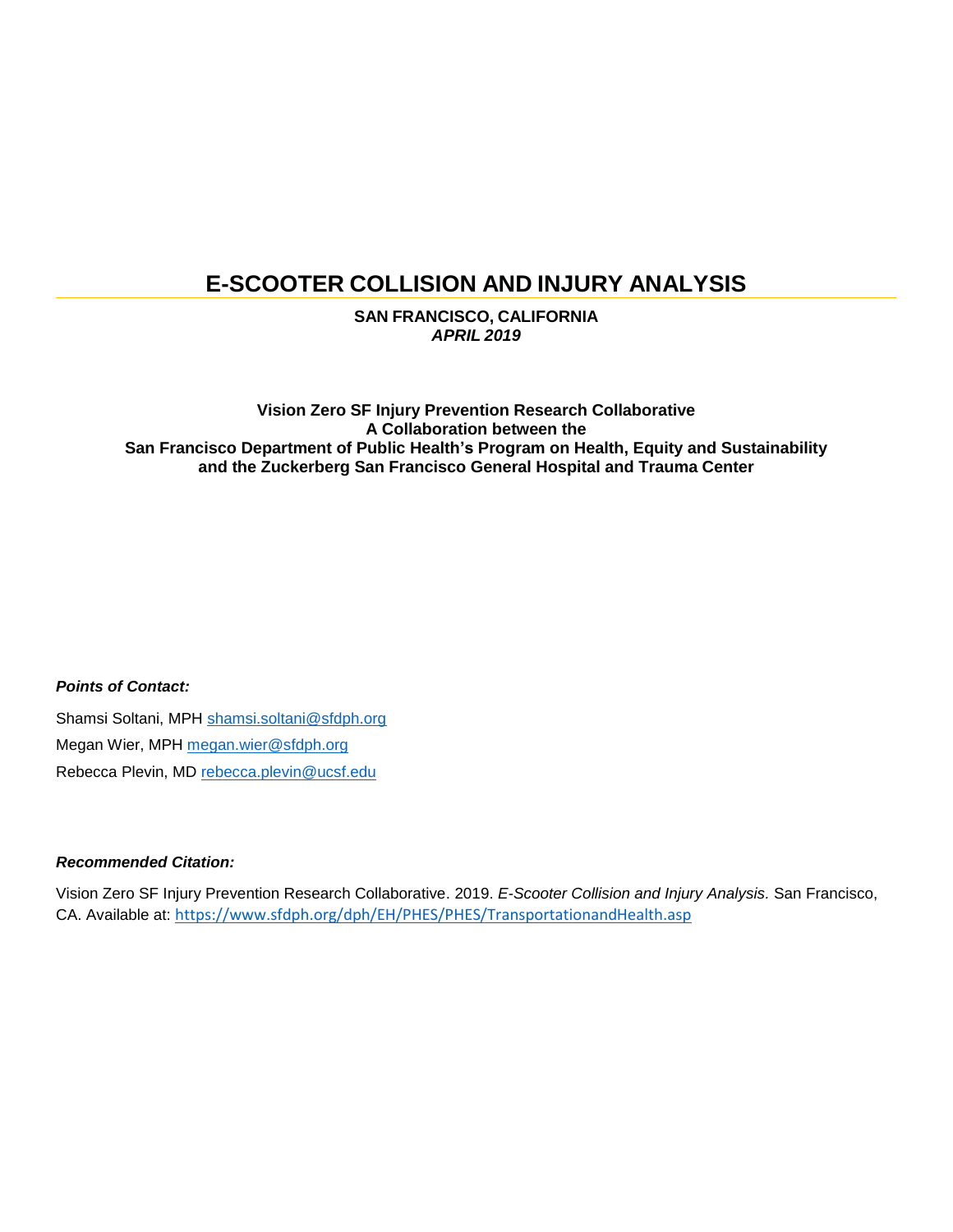# About the Vision Zero SF Injury Prevention Research (VZIPR) Collaborative

The *VZIPR Collaborative* is composed of epidemiologists, physicians, and key staff from the San Francisco Department of Public Health (SFDPH) and [Zuckerberg San Francisco General Hospital and Trauma Center \(ZSFG\).](https://zuckerbergsanfranciscogeneral.org/) As the city's only Level I Trauma Center, ZSFG treats nearly all patients who sustain traumatic injuries in San Francisco, California. The VZIPR Collaborative thus has a unique opportunity to analyze the full spectrum of severe traffic injuries occurring in our city. VZIPR has been working since 2014 to develop, institutionalize, and utilize comprehensive injury data in support of strategic research and analyses for [Vision Zero SF,](http://visionzerosf.org/) San Francisco's policy and commitment to eliminate traffic deaths on city streets.

The following current and former VZIPR Collaborative members, listed alphabetically by last name, contributed to the methodology and this report:

**Christopher Colwell**, MD, Chief of Emergency Medicine<sup>1</sup>, Professor and Vice Chair<sup>2</sup>

**Catherine Juillard**, MD MPH, Associate Professor<sup>3</sup>

Lilian H. Li, CSTR RHIT, Lead Trauma Registrar<sup>1</sup>

**Devan Morris**, Integrated Business Systems Analyst<sup>4</sup>

**Adaobi Nwabuo**, MBBS MPH, Injury Prevention Coordinator<sup>1</sup>

**Sue Peterson**, RN MSN, Trauma Program Manager<sup>1</sup>

**Rebecca Plevin, MD, Assistant Professor of Trauma Surgery and Critical Care<sup>1, 5</sup>** 

**Eric Silverman**, MD MPH, Assistant Professor of Emergency Medicine, Associate EMS Base Hospital Medical Director<sup>1,5</sup>

**Shamsi Soltani**, MPH, Vision Zero Epidemiologist<sup>4</sup>

**Mimi Tam**, Health Program Planner<sup>4</sup>

**Megan Wier**, MPH, Director<sup>4</sup>

**Clement Yeh**, MD, Medical Director<sup>6</sup>, Professor of Emergency Medicine<sup>1,2</sup>

Acknowledgements: We would like to acknowledge our colleagues at the San Francisco Municipal Transportation Agency (SFMTA) and the San Francisco Police Department (SFPD) for their collaboration and coordination in obtaining the data for this report, including Alex Demisch, Jason Hyde, and Adrian Leung of the SFMTA and Commander Teresa Ewins, Captain Raj Vaswani, and Karen Li of the SFPD.

l

<sup>&</sup>lt;sup>1</sup> Zuckerberg San Francisco General Hospital and Trauma Center

<sup>2</sup> Department of Emergency Medicine, University of California, San Francisco School of Medicine

<sup>&</sup>lt;sup>3</sup> Department of Surgery, University of California, Los Angeles

<sup>4</sup> Program on Health Equity and Sustainability, Environmental Health Branch, San Francisco Department of Public Health

<sup>5</sup> University of California, San Francisco

<sup>6</sup> San Francisco Fire Department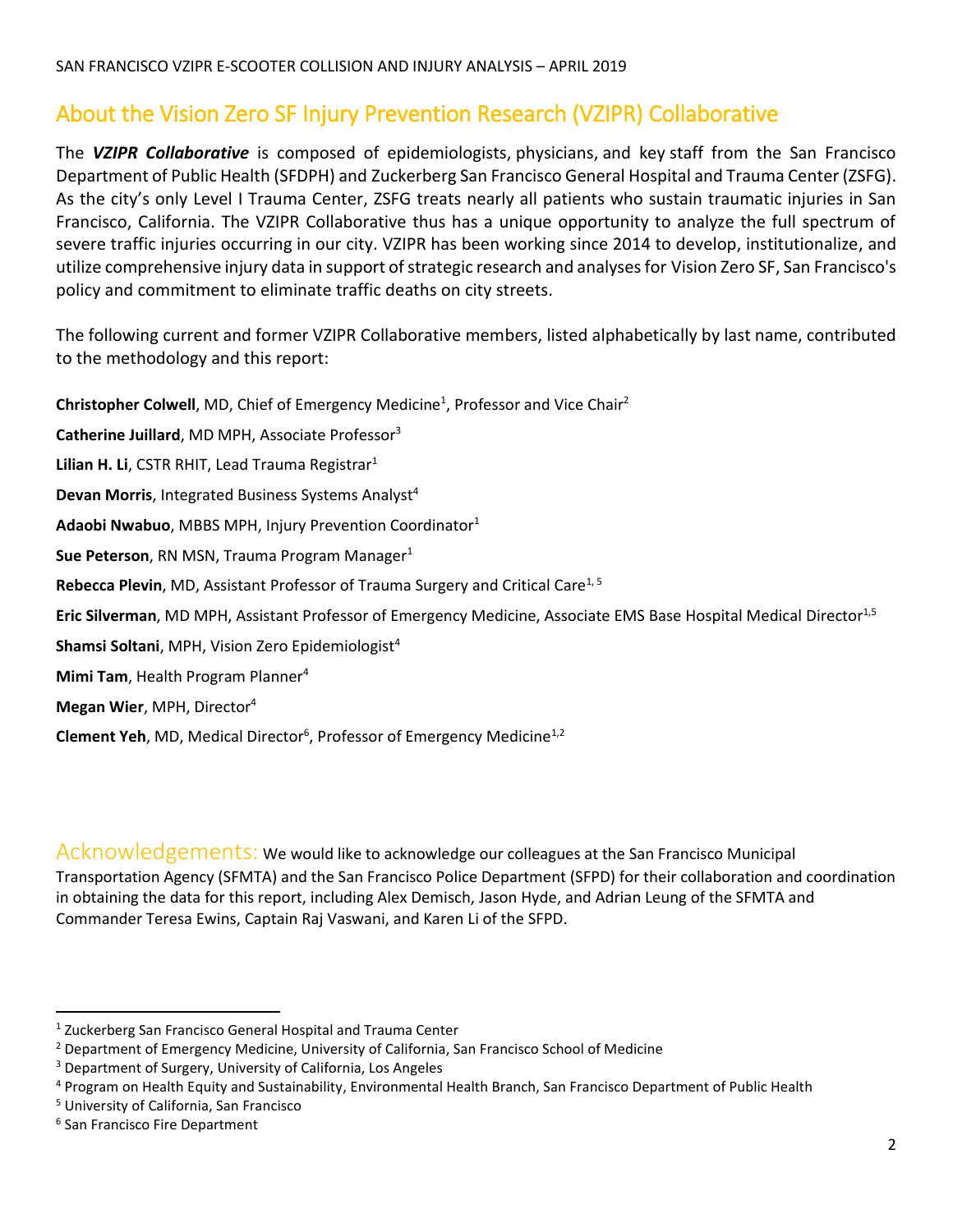# Collision and Injury Analysis

This analysis combines data from several City and County of San Francisco sources to provide available information on the injury impacts of powered scooters in the city. The chart below displays monthly counts of e-scooter injuries treated at Zuckerberg San Francisco General Hospital and Trauma Center (ZSFG, green) and tracked in the trauma registry, alongside counts of San Francisco Police Department (SFPD) reports of collisions involving an e-scooter (blue), and counts of collisions reported by riders and the public to Powered Scooter Pilot Program Companies in orange (which are ultimately provided to the San Francisco Municipal Transportation Agency, SFMTA). Note that ZSFG traumatic injuries represent a subset of injuries treated at the hospital - the more serious ones - and that powered scooter company collision reports did not all involve injuries.



### Frequency of Powered Scooter Collisions or Injuries

### Key Findings

l

Reports of e-scooter related injury collisions peaked in May 2018 according to both SFPD and ZSFG data sources. As detailed below, May was the month estimated to have seen maximum saturation of e-scooters in San Francisco, with approximately 2,000-3,000 on the streets. After being temporarily prohibited starting in June 2018, two agencies reinitiated powered scooter rental on San Francisco streets under new regulations and a pilot program in October 2018, with a cap of 1,250 total devices for the first six months. While SFPD and ZSFG data are not presently available for 2019, injuries from October 15 through December 31, 2018 indicate that injuries related to e-scooter use continue to occur in San Francisco.

Those reporting collisions and sustaining injuries related to powered scooters are predominantly male, adult, and White or Asian according to both SFPD and ZSFG data sources. Of nine people with traumatic injuries treated at ZSFG in 2018, 44% were injured in crashes with motor vehicles, 22% reported wearing a helmet, and one person was struck and injured by an e-scooter while walking. Of 32 e-scooter related injuries reported to SFPD in 2018, 19% were severe, 7% involved wearing a helmet<sup>7</sup>, and 13% were injuries to people walking. Across all data sources, reported or documented rider helmet use is low.

 $7$  This statistic describes 2 out of 28 non-pedestrian injured parties.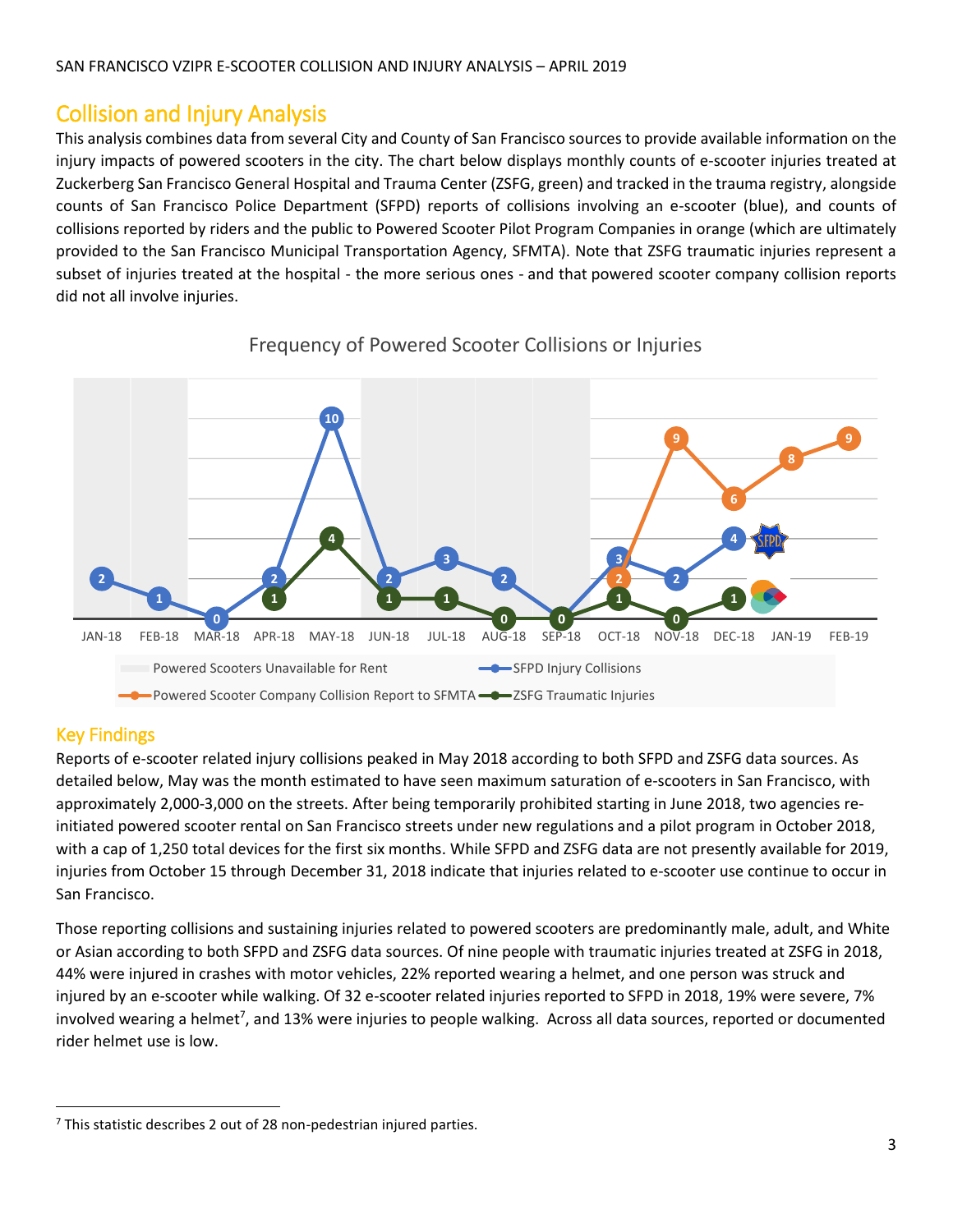## History of Deployment and Injury Monitoring in San Francisco

A summary of the timeline of e-scooter availability in San Francisco is helpful to interpret trends. For context, in March 2018 several companies placed hundreds of dockless powered scootersfor rent through proprietary apps on San Francisco streets. In April 2018, San Francisco's City Attorney issued cease and desist letters to three dockless electric scooter companies citing endangerment of public health and safety, and the Board of Supervisors passed a new city law which required e-scooter companies to obtain permits to operate in San Francisco beginning in June 2018. May 2018 likely reflected peak e-scooter saturation in San Francisco, and was the final month of unregulated e-scooter sharing services in the City. SFMTA released a pilot permit application in fall 2018, and selected two companies, Skip and Scoot, for permits. Those companies were permitted to deploy up to 625 devices apiece beginning October 15, 2018.

Given the unregulated history of e-scooters prior to October 2018, reliable counts of how many e-scooters were deployed or ridden on San Francisco streets by month are not available. In the chart above, a notable increase in collisions reported to police, as well as injuries requiring trauma team activation at ZSFG is evident in May 2018. At this time, an SFMTAestimated 2,000-3,000<sup>8</sup> powered scooters were located on San Francisco streets, while one scooter company reckoned that "tens of thousands of San Franciscans" had ridden their devices<sup>9</sup>.

During the period of unregulated deployment, the public voiced concern regarding injuries to people riding scooters as well as to people walking and using assistive devices. In response, the Vision Zero Injury Prevention Research Collaborative (VZIPR) comprised of epidemiologists, physicians, and key staff from the San Francisco Department of Public Health (SFDPH) and ZSFG developed and implemented a methodology to track powered scooter and other injuries via the ZSFG trauma registry<sup>10</sup>. The VZIPR Collaborative worked closely with SFMTA and SFPD to ensure definitions in the methods were as consistent as possible with injury tracking by SFPD and SFMTA recommendations to scooter companies, and that outreach regarding the methods to hospital and emergency medical services staff were aligned with direction given to SFPD officers.

## Injury Reporting from Zuckerberg San Francisco General Hospital and Trauma Center

Zuckerberg San Francisco General Hospital and Trauma Center (ZSFG) tracks traumatic injuries associated with various non-traditional vehicle types – including e-scooters. As the only Trauma Center in the City and County of San Francisco, ZSFG treats nearly all patients who sustain traumatic injuries in the city.

In 2018, ZSFG treated ten patients with injuries requiring trauma team activation, sustained from a powered scooter (referred to as "e-scooters" in hospital reporting)<sup>11</sup>. One of these patients sustained injuries in Alameda County. The group of nine patients who sustained e-scooter related injuries in San Francisco had the following characteristics:

 $\bullet$  100% male (N=9)

 $\overline{\phantom{a}}$ 

- Average age 39 years, including three children (aged 17 and younger) injured and one senior (aged 65 and older) who was critically injured<sup>12</sup>
- 33% Asian (n=3), 67% White (n=6)
- $\bullet$  66% admitted to hospital (n=6) and 22% critically injured<sup>11</sup> (n=2), including one pedestrian struck by an e-scooter
- Peak month of injury was May, with four injuries occurring in that month

<sup>8</sup> This is a conservative estimate per SFMTA.

<sup>9</sup> <https://www.cnet.com/news/san-francisco-scooter-law-means-goodbye-to-electric-scooters-for-now/> 10 Methodology available:

[https://www.sfdph.org/dph/files/EHSdocs/PHES/VisionZero/Emerging\\_Mobility\\_Injury\\_Monitoring\\_Methodology.pdf](https://www.sfdph.org/dph/files/EHSdocs/PHES/VisionZero/Emerging_Mobility_Injury_Monitoring_Methodology.pdf)

 $11$  Note that these numbers are preliminary, as abstraction efforts for 2018 are ongoing.

 $12$  Critical injury is a subset of traumatic injury reflecting the most severe injuries. This categorization relies upon assessment of an Injury Severity Score by trained medical professionals.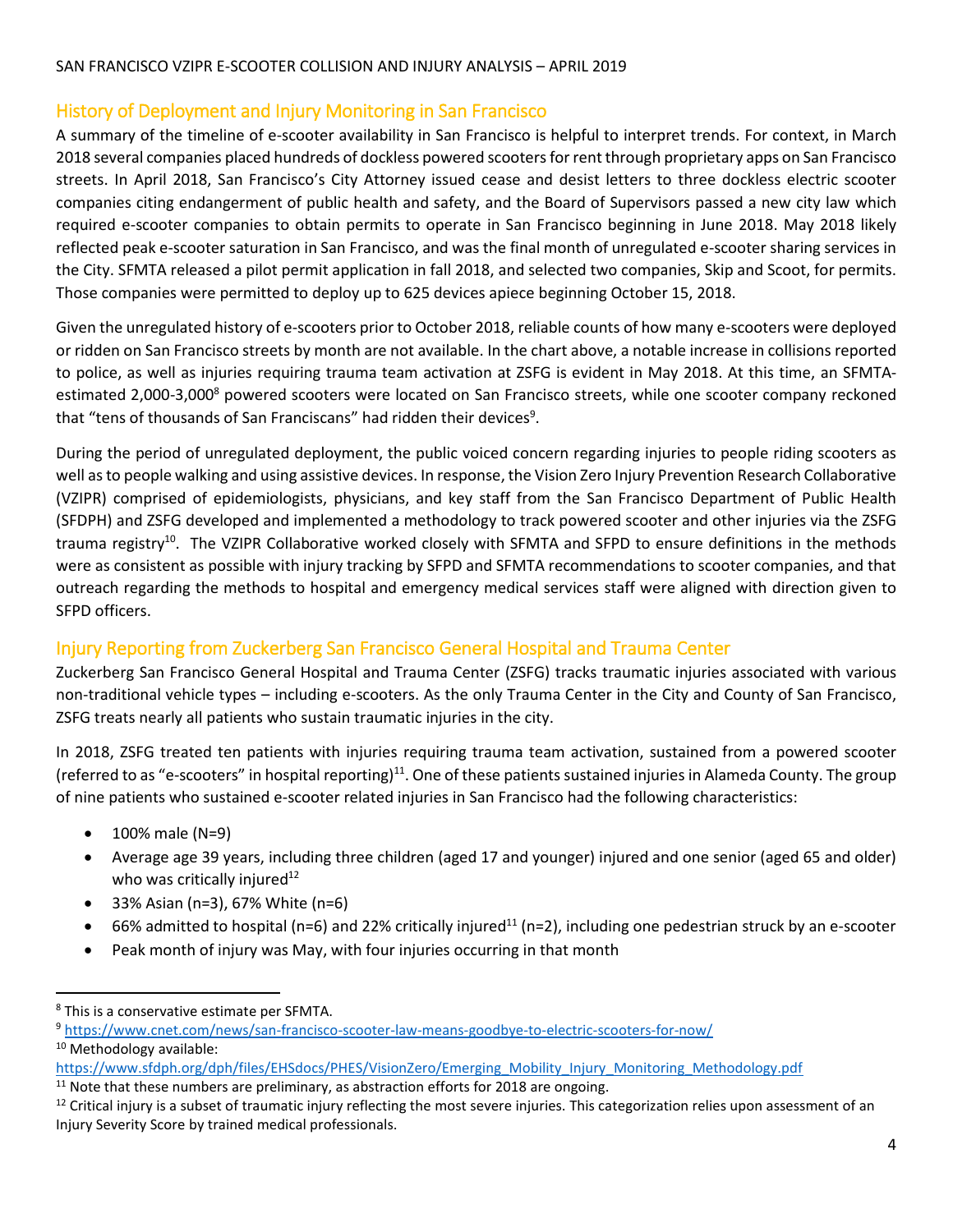- Causes of e-scooter related injury were e-scooter vs. motor vehicle collision (n=4); rider falling from an e-scooter  $(n=3)$ ; collision with a stationary object  $(n=1)$ ; one pedestrian injured by collision with an e-scooter  $(n=1)$
- Six injuries (67%) included involved injury to the head. Injury to the lower body was also prevalent, particularly to knees (n=4, 44%)
- 22% of those injured wore helmets (n=2)

While data available do not fully capture whether e-scooters involved in injuries are privately owned or accessed through membership with a powered scooter company, they do provide a valuable snapshot of traumatic e-scooter associated injury in San Francisco.

E-scooter vs. motor vehicle collision was the leading cause of e-scooter injury sustained in San Francisco treated at ZSFG, representing 44% of all cases. This mirrors reporting from powered scooter companies, discussed later. The next most frequently seen mechanism of injury was a rider falling from an e-scooter (33%). This category and another— collision with a stationary object (11%)— both fall under the umbrella of injuries not involving a second party. ZSFG data additionally include one critical injury to a pedestrian injured by collision with an e-scooter (11%).



# Mechanism of Injury (N=9)

ZSFG's e-scooter associated injury data reflect injuries sustained in 2018. While the methodology improving injury tracking for e-scooters and other formerly uncommon vehicle types was formalized in October 2018, medical charts were reviewed for all of 2018 with the new approach to data abstraction. Notably, data presented here do not include patients with less acute injuries (e.g. those of a person riding or hit by an e-scooter who presented to the ZSFG emergency department but did not require trauma team activation or hospitalization).

San Francisco data reveal a high proportion of e-scooter vs. motor vehicle collisions (44%) in comparison to preliminary injury data from other cities with similarly rapid emergence of shared e-scooters, such as Austin, TX<sup>13</sup>; Portland, OR<sup>14</sup>; and Los Angeles, CA<sup>15</sup>. This is likely in part because the ZSFG data in this report reflect traumatic injuries treated at the trauma center, while the other cities' use of emergency department records tracks patients treated for an e-scooter-related injury

l <sup>13</sup> https://www.theverge.com/2019/3/8/18256197/scooter-injury-study-cdc-austin

<sup>14</sup> <https://www.portlandoregon.gov/transportation/article/709719>

<sup>15</sup> Trivedi TK, Liu C, Antonio ALM, et al. Injuries Associated With Standing Electric Scooter Use. *JAMA Netw Open.* 2019;2(1):e187381. doi:10.1001/jamanetworkopen.2018.7381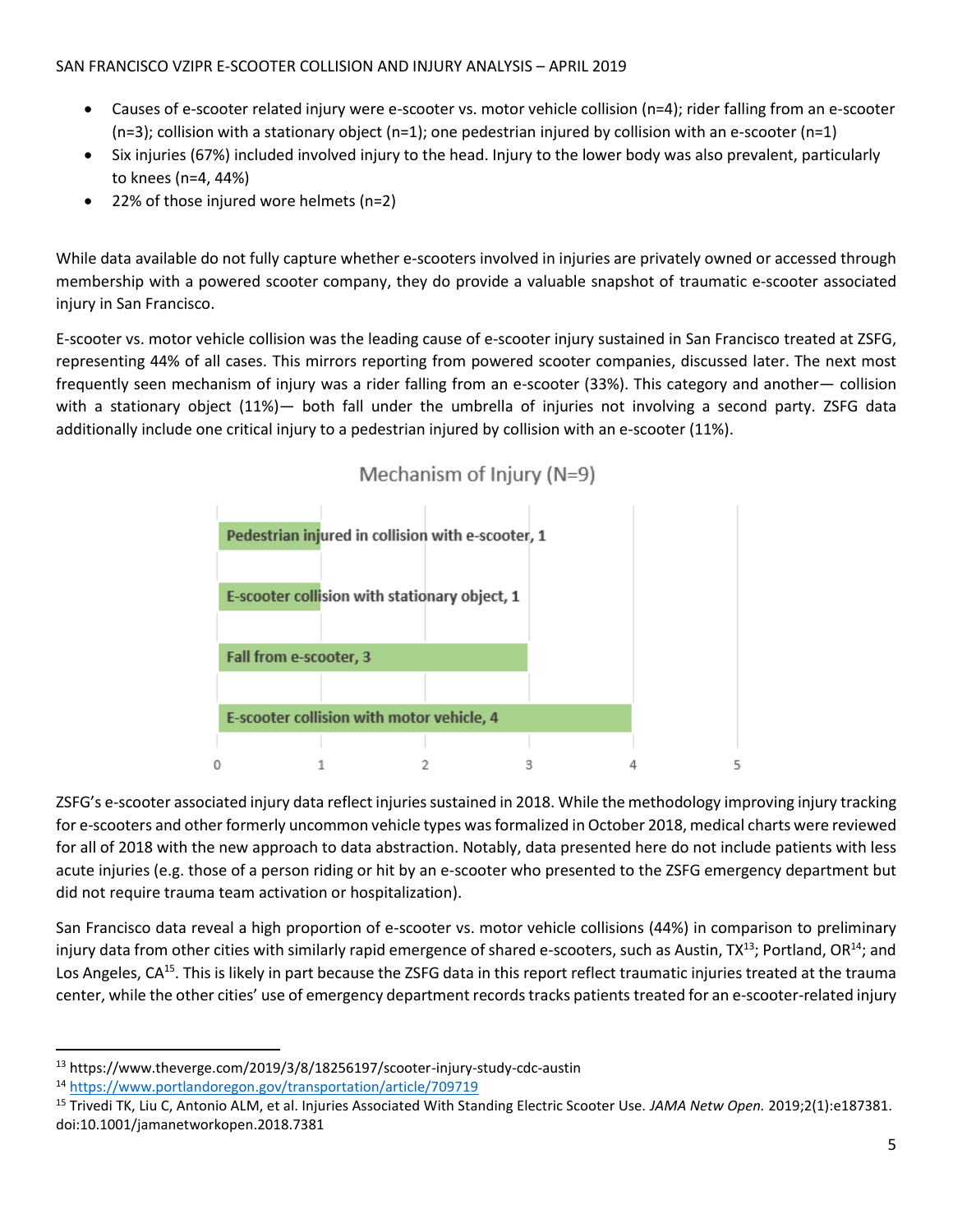#### SAN FRANCISCO VZIPR E-SCOOTER COLLISION AND INJURY ANALYSIS – APRIL 2019

irrespective of injury severity. Portland, for example, found that the vast majority (83%, N=176) of e-scooter related Emergency Room (ER) visits followed a fall or other non-collision event.

There are limitations to injury reporting data available from ZSFG. First, these injuries reflect only those requiring a trauma team response, and do not represent the full spectrum of injury associated with e-scooter use in San Francisco. This is one contributing factor to the differences in raw injury numbers reported in different jurisdictions – in addition to other differences in e-scooter deployment and ridership. For example, a recent study of two Los Angeles hospitals reviewing one year of ER records found 249 e-scooter related injuries, with 94% discharged home from the ER. Just 6% (n=14) were admitted or transferred to another hospital for further care – indicating severe injury<sup>7</sup>. To address this gap, VZIPR plans to undertake chart review in order to assess the prevalence of the less severe e-scooter associated injuries not represented in trauma registry data.

Second, efforts to train and educate emergency medical services and hospital staff on this data collection effort are ongoing; as this is a rapidly emerging issue, these data potentially underreport e-scooter injury involvement. E-scooters are an unfamiliar device to many, and injury data rely on accurate reporting in medical charts. Additionally, a person who has sustained a traumatic injury may not be in a position to communicate the circumstances or mode of their injury to their medical team.

### Collision Reporting from San Francisco Police Department

Another important source of e-scooter data is SFPD's collision reports. Collision reporting uses vehicle type categories developed by the California Highway Patrol, which include the classification of "Go-ped, ZIP Electric scooter, Motorboard." This code is employed by SFPD to reflect powered scooter vehicles in collision reports. For this summary, we also included reports with "Electrically Motorized Board" or "Low Speed Vehicle" vehicle type categories that also identified e-scooter involvement in the narrative.

Thirty-two injured parties were reported in 31 collision reports referencing e-scooters in 2018. As discussed elsewhere, reports of collisions were highest in May 2018, the month corresponding to peak e-scooter concentration in San Francisco. While collision reports dropped after May 2018, there has been a rise in the number of e-scooter related collision reports since the Powered Scooter Pilot Program commenced in mid-October 2018 (compared to the 4.5 months immediately prior).



Monthly Frequency of e-Scooter Injury Collision Reports (SFPD Data, N=31)

Looking at individuals with injuries referenced in collision reports (N=32), the data show the following: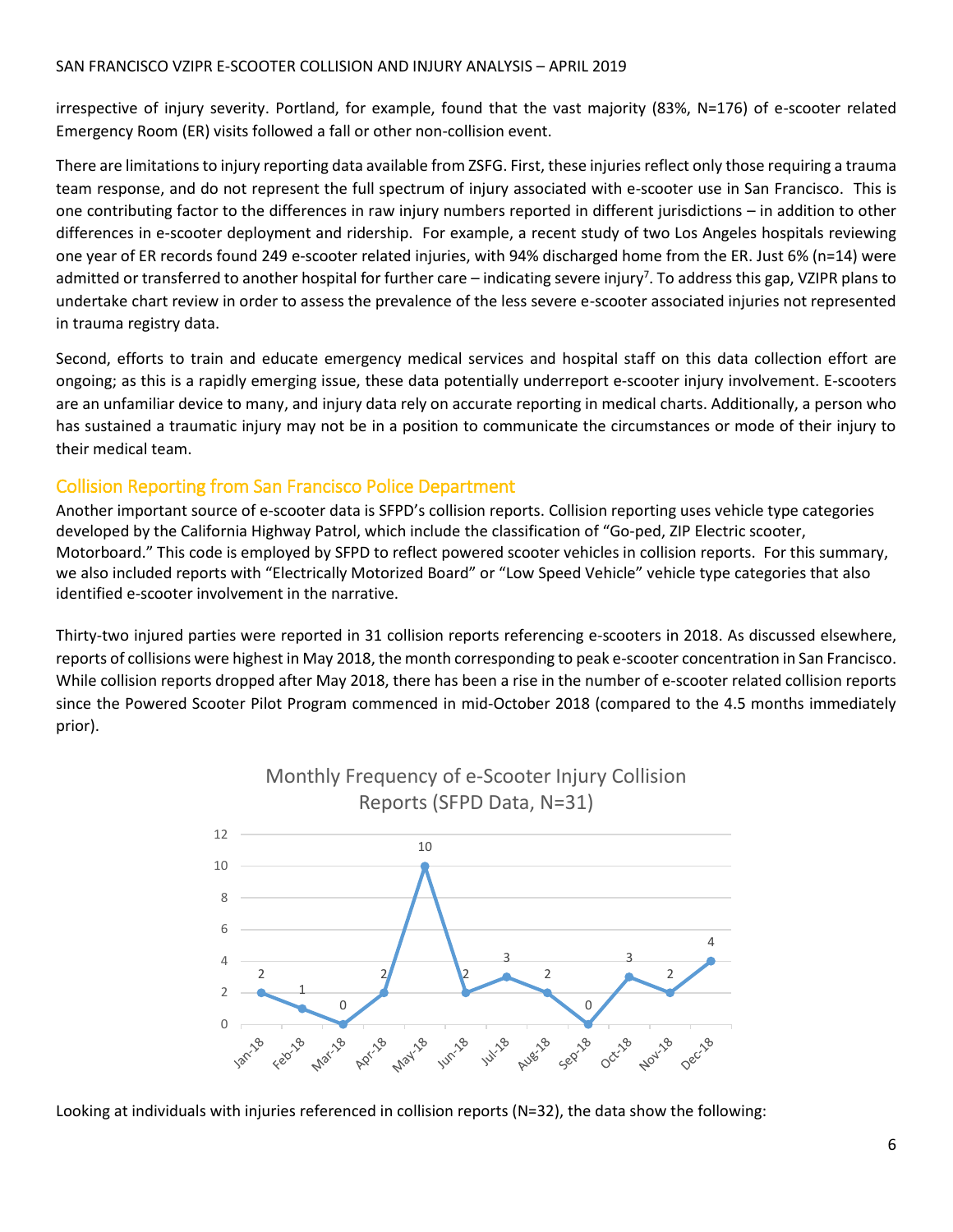#### SAN FRANCISCO VZIPR E-SCOOTER COLLISION AND INJURY ANALYSIS – APRIL 2019

- **Gender:** of 32 injured people in 2018 reporting, 22% were female and 78% were male.
- **Age:** range from 12-86; 4 children (age 17 and under); 3 seniors (age 65 and up).



 **Race/ethnicity:** People injured in e-scooter related collisions were predominantly White (66%), and much less frequently Asian (13%), Hispanic (9%) or Black (3%). Nine percent of injured parties' race/ethnicities were either unknown or in another category.



## Race of e-Scooter Crash Injured Parties (N=32)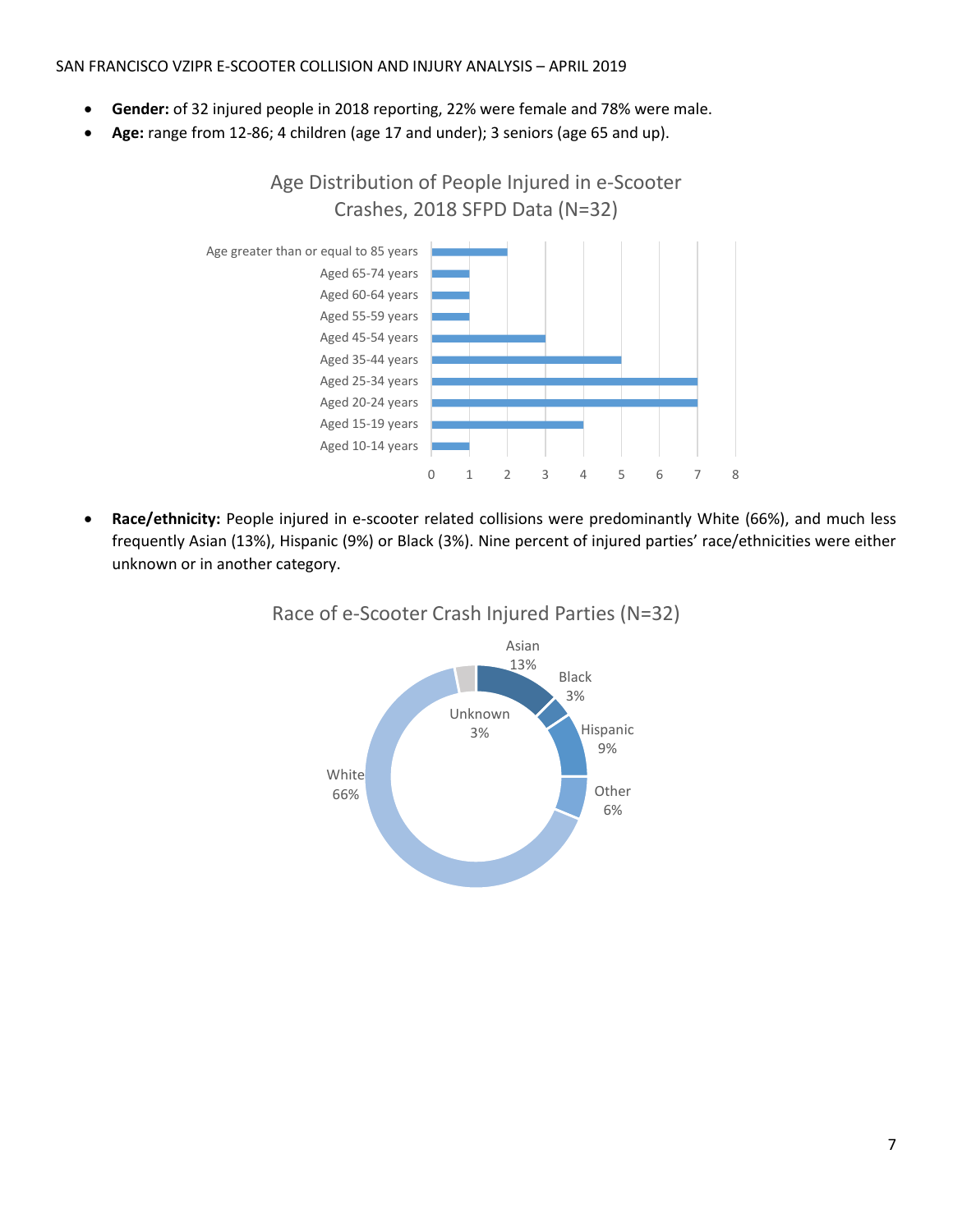**Injured parties and Helmet Use:** 4 pedestrians, 28 e-scooter users. Injured pedestrians were older adults (age range 64-86), White or Asian (50% each), and 75% female. A quarter of injuries to pedestrians were described as severe, and 75% as other visible injury. Of injured e-scooter users, two people (7%) reported wearing a helmet.





 **Severity:** Nineteen percent of injuries reported to police were severe, and 37% were described as other visible injury. Under half (44%) of reported injuries from e-scooter crashes were complaints of pain.



Severity of Injuries Sustained from e-Scooter Collisions, SFPD Data (N=32)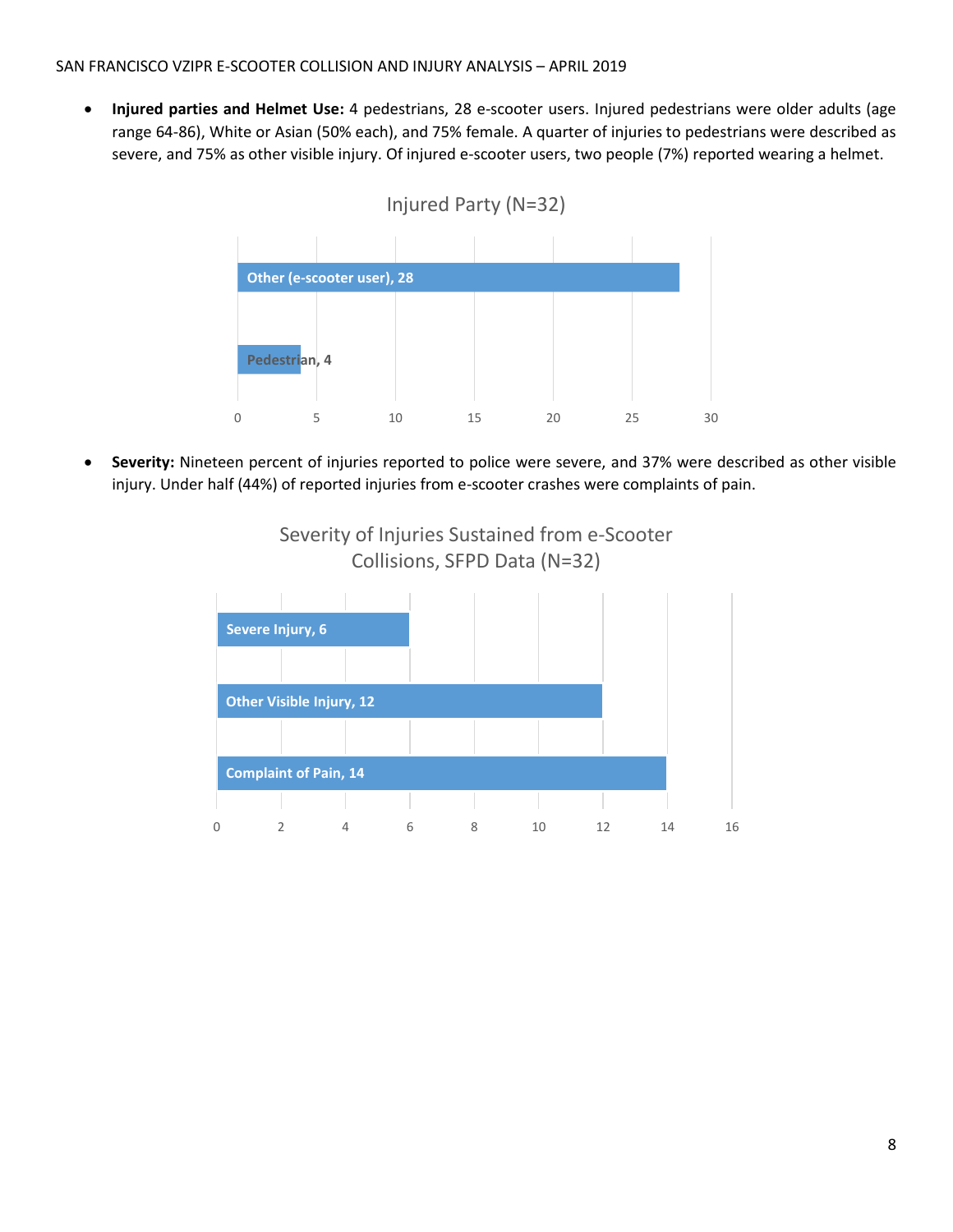#### SAN FRANCISCO VZIPR E-SCOOTER COLLISION AND INJURY ANALYSIS – APRIL 2019

 **Location of collisions:** Powered scooter collisions reported to SFPD clustered in the northeastern quadrant of the city, particularly in the South of Market, Hayes Valley, and Western Addition neighborhoods. These locations may also reflect higher availability of powered scooter devices. Districts with highest numbers of reported collisions were Districts 5 and 6. A majority (58%) of collisions took place on San Francisco's High Injury Network<sup>16</sup> – the 13% of city streets where 75% of severe and fatal injuries occur.





l

<sup>16</sup> More information at: https://sfgov.maps.arcgis.com/apps/webappviewer/index.html?id=fa37f1274b4446f1bdddd7bdf9e708ff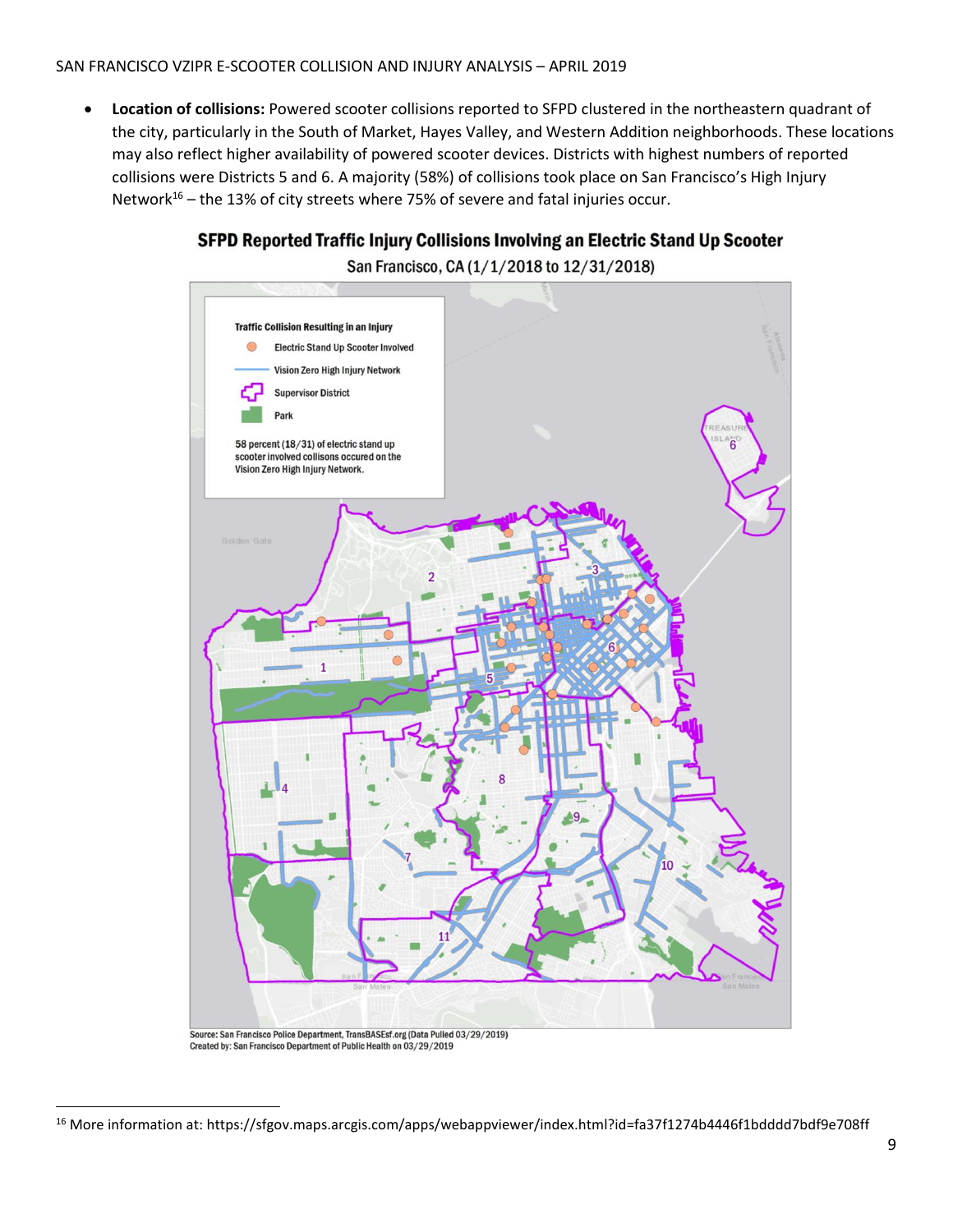**Collision time of day:** While collisions took place in a wide distribution of times, the noon hour and early afternoon through early evening (3p-8p) appear to be particularly common times for e-scooter collision. No collisions were reported to have occurred in the nighttime and early morning hours between midnight and 7a.



Collision Reporting from Pilot Program Companies

 $\overline{\phantom{a}}$ 

Powered Scooter Share Permit and Pilot Program companies Skip and Scoot submit monthly tracking data to SFMTA, including information on collisions reported by their users.

Scoot has reported zero collisions to date at the time of this report.

Skip reported 34 collisions over a five month period between mid-October 2018 and mid-February 2019, and the following summary reflects those data.

- **Gender:** of collision-involved users disclosing their gender, 80% were male and 20% were female.
- **Severity:** While a large minority of reported collisions resulted in no injury to the person reporting (47%), more often collisions sustained while riding e-scooters resulted in complaint of pain (23%), severe injury<sup>17</sup> (9%), or other visible injury (21%). These reporting categories are self-reported by the injured person (who may or may not be a powered scooter user) and mirror those employed in state-wide collision reporting by the California Highway Patrol and local police departments, including the San Francisco Police Department.

<sup>&</sup>lt;sup>17</sup>The SFPD classification of severe injury includes broken or fractured bones, dislocated limbs, severe lacerations and unconsciousness, among other injuries.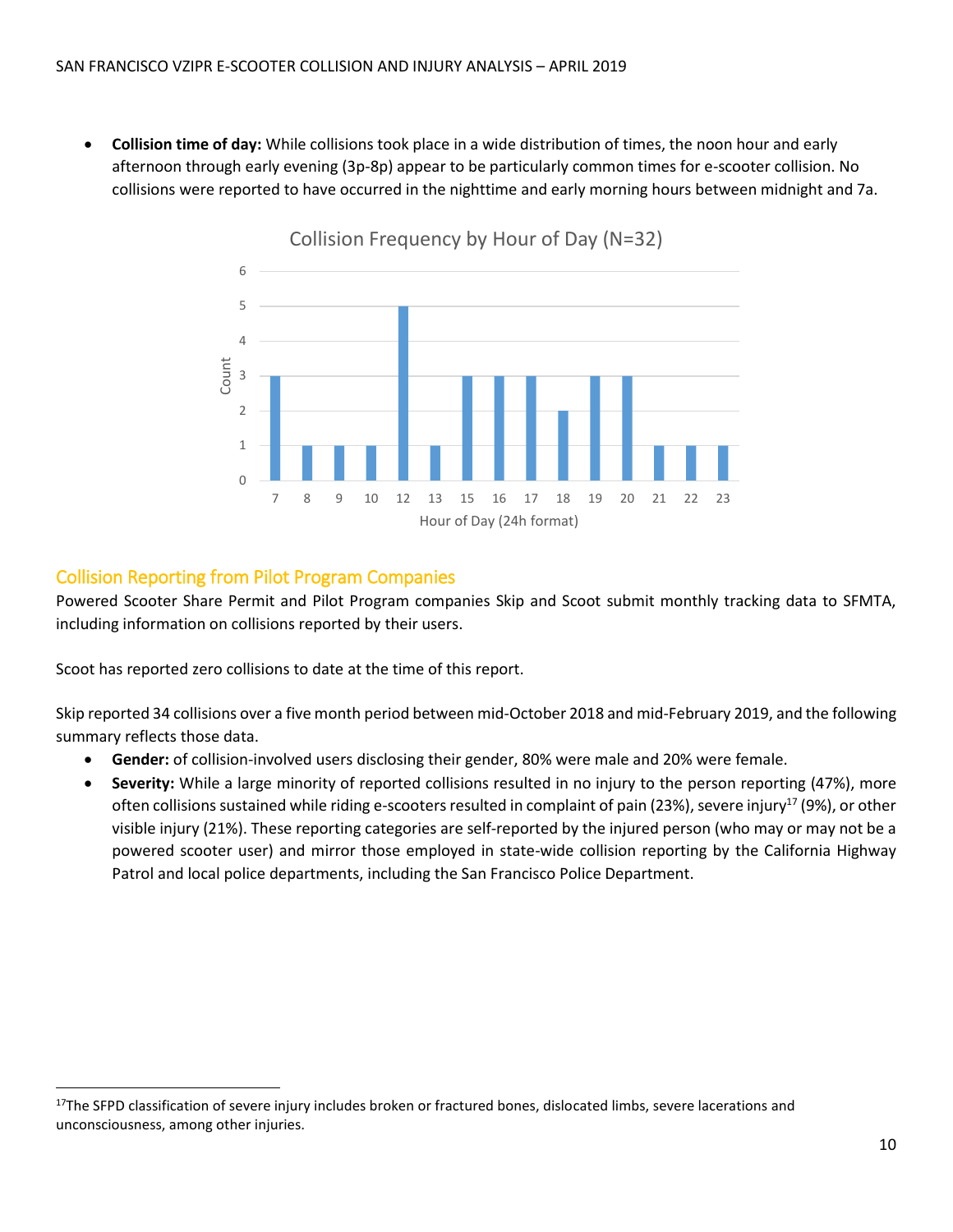

Reported Severity of Injury from Collision (N=34)

- **Police reports and hospital visits:** Just under 12% of collisions reported to powered scooter companies were made by users who filed or intended to file a police report. Similarly, users indicated they either made or planned to make a hospital visit following 9% of collisions reported to powered scooter companies.
- **Location:** Among reported locations, the most common collision location was the roadway (83%), followed by the sidewalk (10%) and bike lane (7%). Per California law, operation of e-scooters on sidewalks is prohibited. While escooter collisions on sidewalks may place pedestrians at particular risk, the level of injury of parties besides the collision reporter is not assessable from these data.
- **Helmet use:** Overall, 12% of users reporting collisions also reported helmet use. Data on helmet use were largely incomplete, with only 21% of reported collision events including this information.
- **Collision type:** The leading collision type reported was motor vehicle vs. powered scooter (44%), followed by powered scooter collisions without a second party (38%) and powered scooter vs. pedestrian collisions (12%).

| Collision with motor vehicle, 15     |  |   |    |    |    |    |
|--------------------------------------|--|---|----|----|----|----|
|                                      |  |   |    |    |    |    |
| Single vehicle crash, 13             |  |   |    |    |    |    |
|                                      |  |   |    |    |    |    |
| Collision with pedestrian, 4         |  |   |    |    |    |    |
| Collision with other vehicle type, 1 |  |   |    |    |    |    |
| Unknown, 1                           |  |   |    |    |    |    |
|                                      |  | 8 | 10 | 12 | 14 | 16 |

Collision Type (N=34)

 **Collision time of day:** Reported collisions were equally likely to take place in morning or afternoon (41% each), while relatively uncommon in evening hours (18%).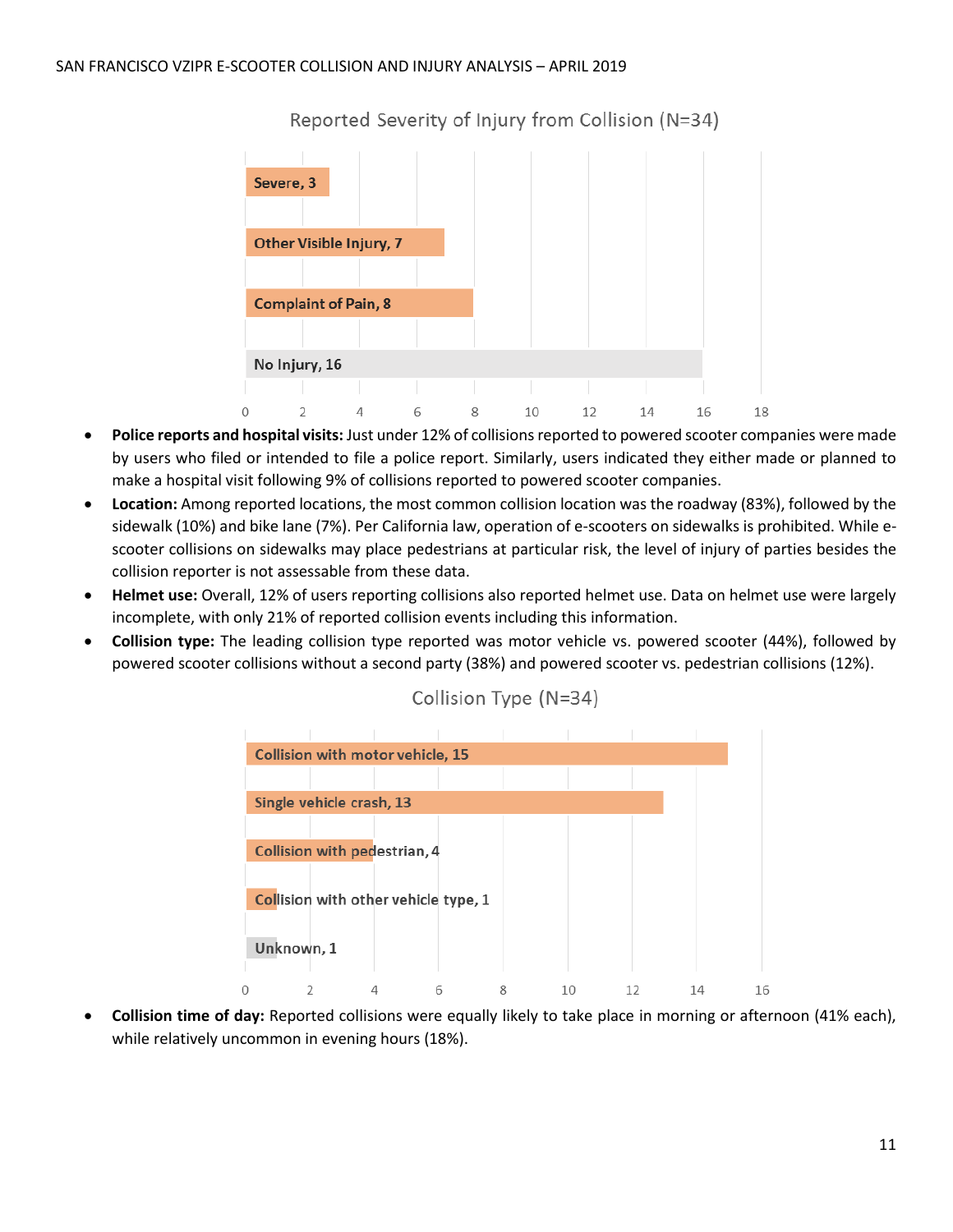

Time of Day of Reported Collisions (N=34)

 **Collision rate:** The number of vehicles available for rental on San Francisco streets, as well as the actual miles ridden by users fluctuate month to month. Therefore, standardizing the monthly count of reported collisions by powered scooter vehicle miles traveled (VMT) helps compare like values across time. Standardizing reported collisions per 100,000 VMT **reveals a consistently rising trend of collisions**, with more than eight times as many collisions per vehicle mile traveled in February as in October. (Please note: Scoot and private vehicle mile data are not included in this calculation. Vehicle miles traveled include only revenue miles traveled by Skip devices, and not those traveled by gasoline powered trucks or vans or e-vehicles to reposition rental devices).



## Rate of Reported Collisions per 100,000 Vehicle Miles Traveled

### Collision Reporting via SF311

A total of two e-scooter collisions were reported via SF311, the publicly accessible portal for complaints and concerns citywide. One of these referenced a crash with a privately-owned scooter, while the other was a March 2019 report of a powered scooter company contractor who sustained an injury while riding a device. This injury is not currently reflected in company injury reporting, which has not yet been submitted beyond February.